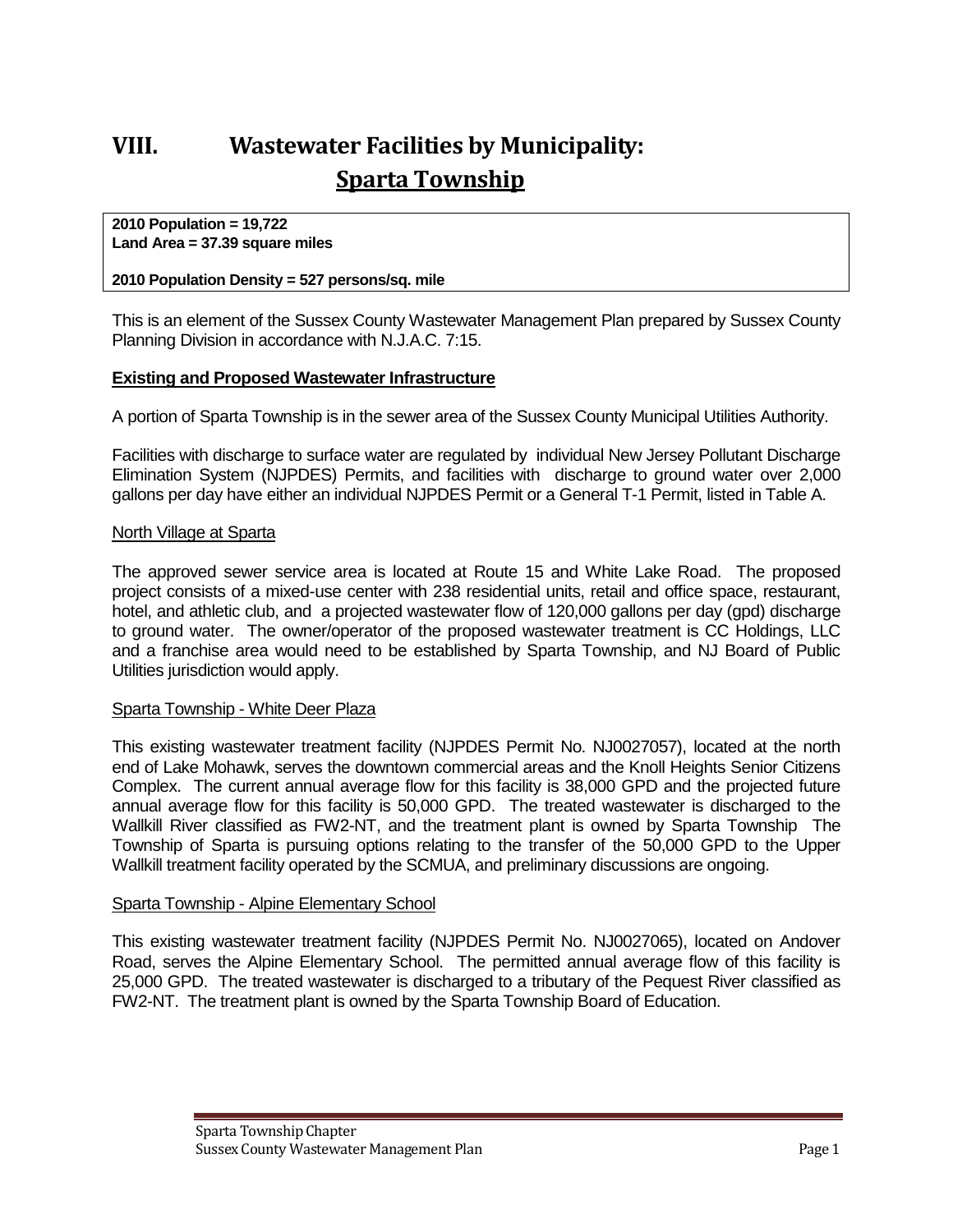## Sparta Township - Pope John XXIII High School

This existing wastewater treatment facility (NJPDES permit No.NJ0027049), located on Andover Road, serves the Pope John XXIII High School, Our Lady of the Lake Church, and Reverend George A. Brown School, and a proposed Middle School. The permitted annual average flow for this facility is 22,000 GPD. The treated wastewater is discharged to an unnamed tributary to Fox Hollow Lake, tributary to the Paulins Kill. This facility is owned by Pope John XXIII High School.

#### Sparta Township - Sussex County Technical School

This existing wastewater treatment facility (NJPDES Permit No. NJ0050806) serves the Sussex County Technical School, located on Route 94. The permitted annual average flow is 18,000 GPD. The treated wastewater is discharged to ground water. This facility is owned by the Sussex County Technical School.

#### Sparta Township -Lake Mohawk Golf Club

The proposed wastewater treatment facility would serve the Lake Mohawk Golf Club. The individual subsurface sewage disposal systems are owned and operated by the Club. Lake Mohawk Golf Club had a Wastewater Plan Amendment approved in the past for a proposed NJPDES Permit that would serve a proposed new pro shop facility of 2,000 square feet, expansion of the existing clubhouse, the construction of a new maintenance building with a separate septic field, and the relocation of an existing septic field, with a proposed total wastewater design flow of 5,350 gallons per day (gpd) discharge to groundwater.

#### Sparta Township – Morris Lake Water Treatment Plant

This facility (NJPDES Permit No. NJ0136603) is located at the Morris Lake reservoir, off of Glen Road in Sparta, which provides the water supply for the Town of Newton. The water filtration system treats the raw water from its intake, and the wastewater from the membrane filter backwash is discharged back into Morris Lake. The permitted average annual flow is 200,000 GPD, and the facility is owned and operated by the Town of Newton.

#### Sparta Township - Blue Heron Senior Housing

This proposed wastewater treatment facility (NJPDES Permit No. NJ0077127) would be designed to serve the planned senior housing development of 256 units (both independent and assisted living) on Blue Heron Road, off Route 15. The permitted annual average flow for this facility is 26,000 GPD, and the treated wastewater will be discharged to ground water. The treatment plant will be owned by DTH 15, LLC.

The following table lists facilities typically constructed in years prior to State regulations, and are governed by a State DEP T-1 Permit, which is a "General Permit for Sanitary Subsurface Disposal" for discharges greater than 2,000 gallons per day.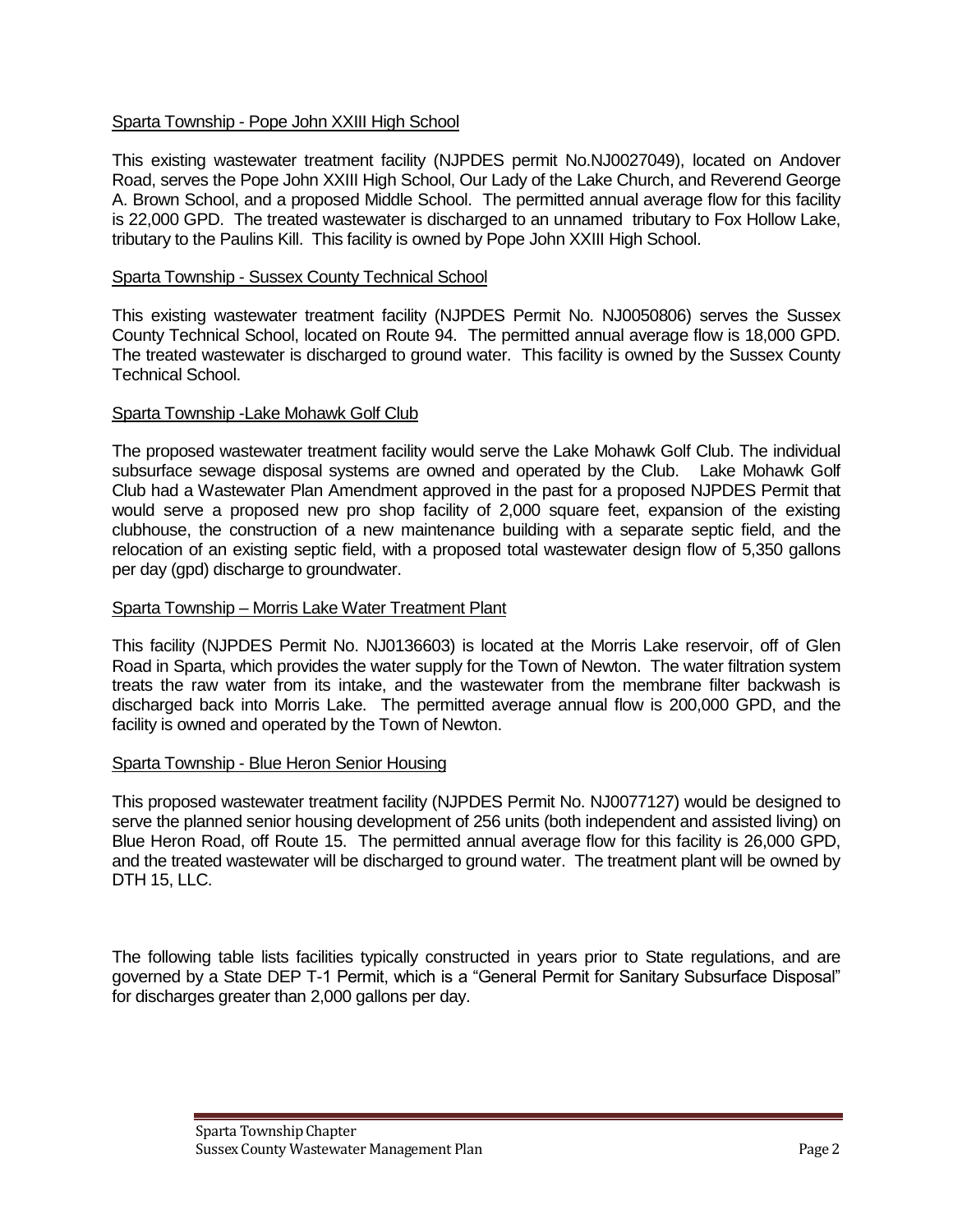| <b>Table A - Existing NJPDES T-1 Facilities</b> |                                    |                                            |  |                                 |             |             |
|-------------------------------------------------|------------------------------------|--------------------------------------------|--|---------------------------------|-------------|-------------|
| <b>NJPDES</b>                                   | <b>Facility</b><br><b>Name</b>     | Project<br><b>Summary</b>                  |  | <b>Street</b><br><b>Address</b> | X<br>Coord. | Υ<br>Coord. |
| NJG0132314                                      | Blue<br>Heron<br>Plaza             | Exsiting 3-story<br>office building        |  | 60 Blue Heron<br>Road           |             |             |
| NJG0139491                                      | Prof.<br>Delmar<br><b>Building</b> | Multi-use bldg<br>with offices, 2<br>apts. |  | 200<br>Woodport<br>Rd           | 456298      | 797630      |
| NJG0102768                                      | Greentree<br>Village<br>Townhomes  | 99 townhouse<br>units with<br>recreation   |  | Sparta-<br>Stanhope Rd          | 446731      | 809467      |
| NJG0234940                                      | Andres<br>Restaurant               | Restaurant                                 |  | 112 Tomahawk<br>Trail           |             |             |
| NJG0242691                                      | Lake<br>Upper<br>Plaza             | Commercial                                 |  | 270 Sparta Ave                  | 447207      | 801507      |

## **Build-out in Septic Areas and DEP Nitrate Dilution Modeal**

In running the DEP Build-out Model, all undeveloped land was included as available for nitrate dilution for future septic density. Based on existing zoning, the projected number of New Septics at build-out will not exceed the DEP maximum New Septics Allowed based on nitrate dilution and maintaining 2 mg/L ground water quality.

DEP recognizes that their Build-out Model is approximate, so the results can be adjusted by a range of 10% when comparing Total New Septics Allowed with Total New Zoned Septics (see pages 36 – 39 of the County WMP).

The NJDEP Build-out Model should be viewed as a rough indicator. The Model includes variables with a range of values (such as household size) and assumes that existing zoning would not change. It is a regional planning tool with just one focus: to identify possible areas of future stresses on ground water quality. The number of maximum allowable units is a theoretical number, and local municipal plans could provide for much less growth. It is not meant to replace or override the local perspective.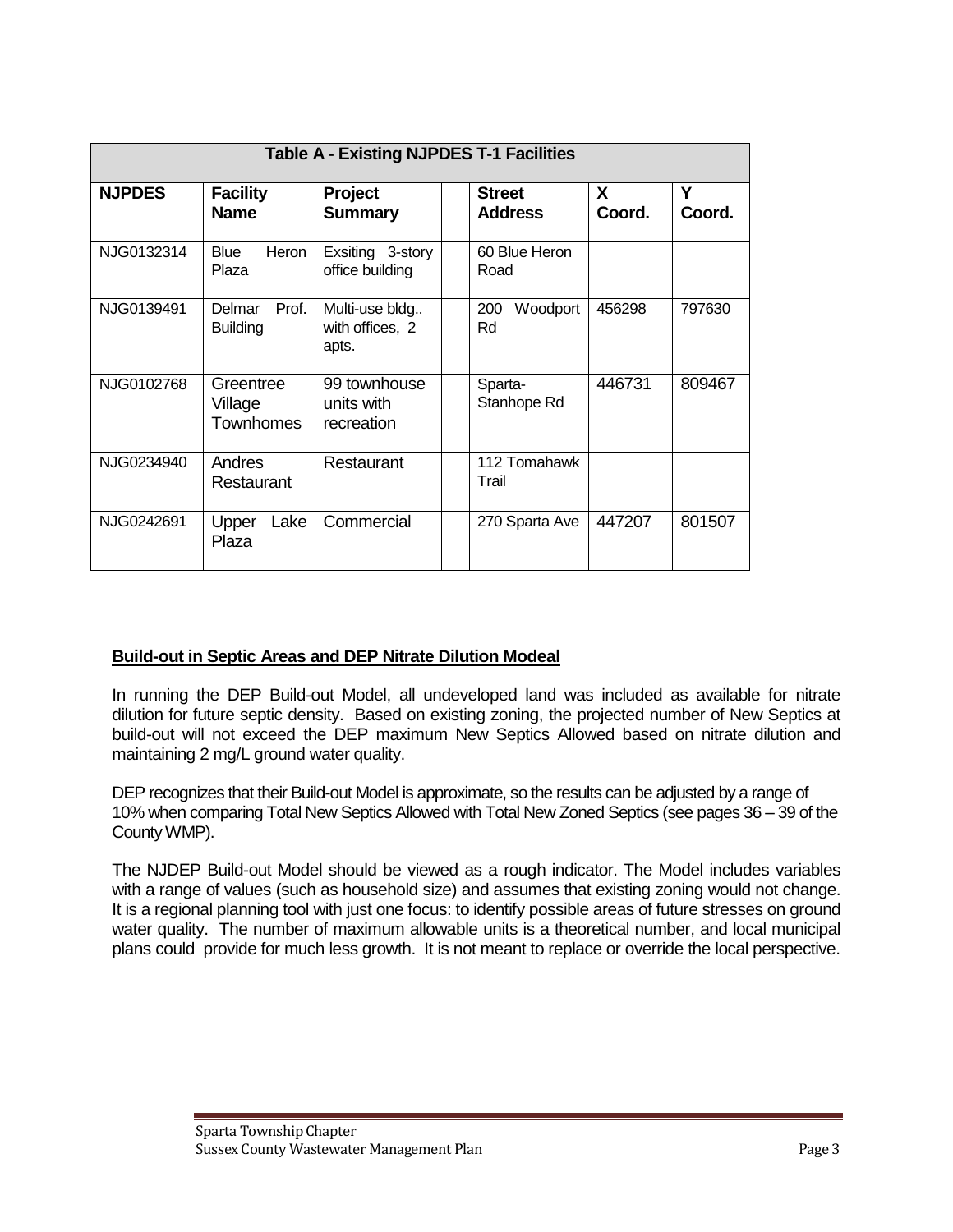## **Build-out and Sewer Capacity Analysis**

Sparta Twp. has a wastewater collection system and 3 pump stations that serves a portion of the municipality and conveys wastewater flow to the Upper Wallkill SCMUA facility.

A build-out analysis looks at the acreage of land available for development (i.e., either undeveloped or underdeveloped, and not constrained due to environmentally sensitive areas) within each general zone of the municipality. It is useful to compare the SCMUA allocation amount, existing flow and build-out flow to evaluate whether additional wastewater capacity would be needed in the future. In the past, Sparta Township did a build-out analysis as part of their previous Municipal Wastewater Plan, and as part of the Center Designation process.

Sparta Twp. will update their build-out analysis as part of their Scope of Work with the Highlands Council for their Water Conservation Plan.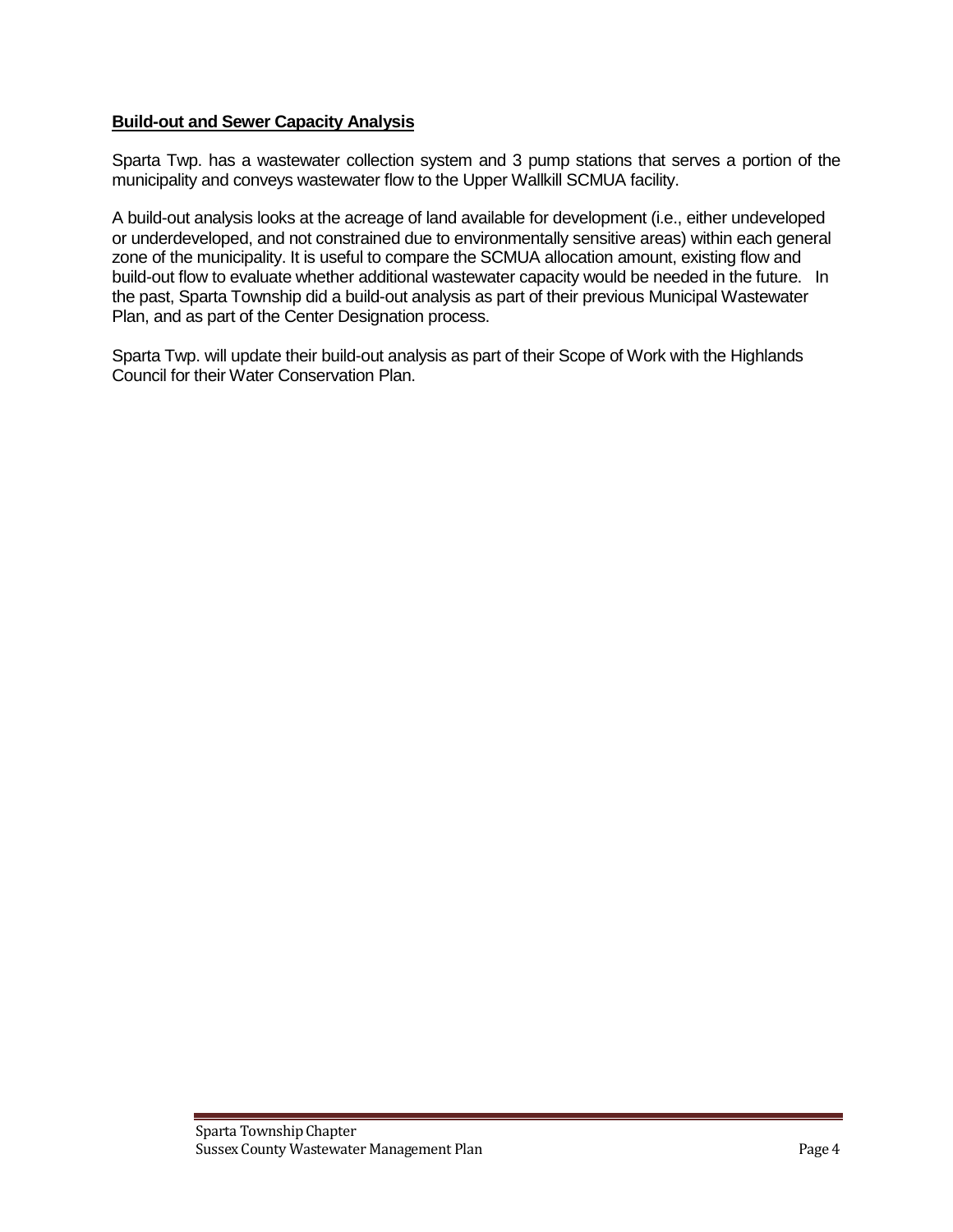## Municipal Chapter – Sparta Township Wastewater Facilities Tables

The wastewater facility tables for all sanitary and/or process wastewater discharge to surface water facilities and those sanitary/ and/or process wastewater discharge to groundwater facilities discharging greater than 2000 gallons per day (i.e., requiring NJPDES permits) are listed below, based on whether they are domestic or industrial wastewater treatment facilities, and whether they have service areas that affect more than one municipality.

**On-Site Domestic Treatment Facilities**– These facilities are listed in the following Tables.

**Industrial Wastewater Facilities** – These facilities are listed in following Tables.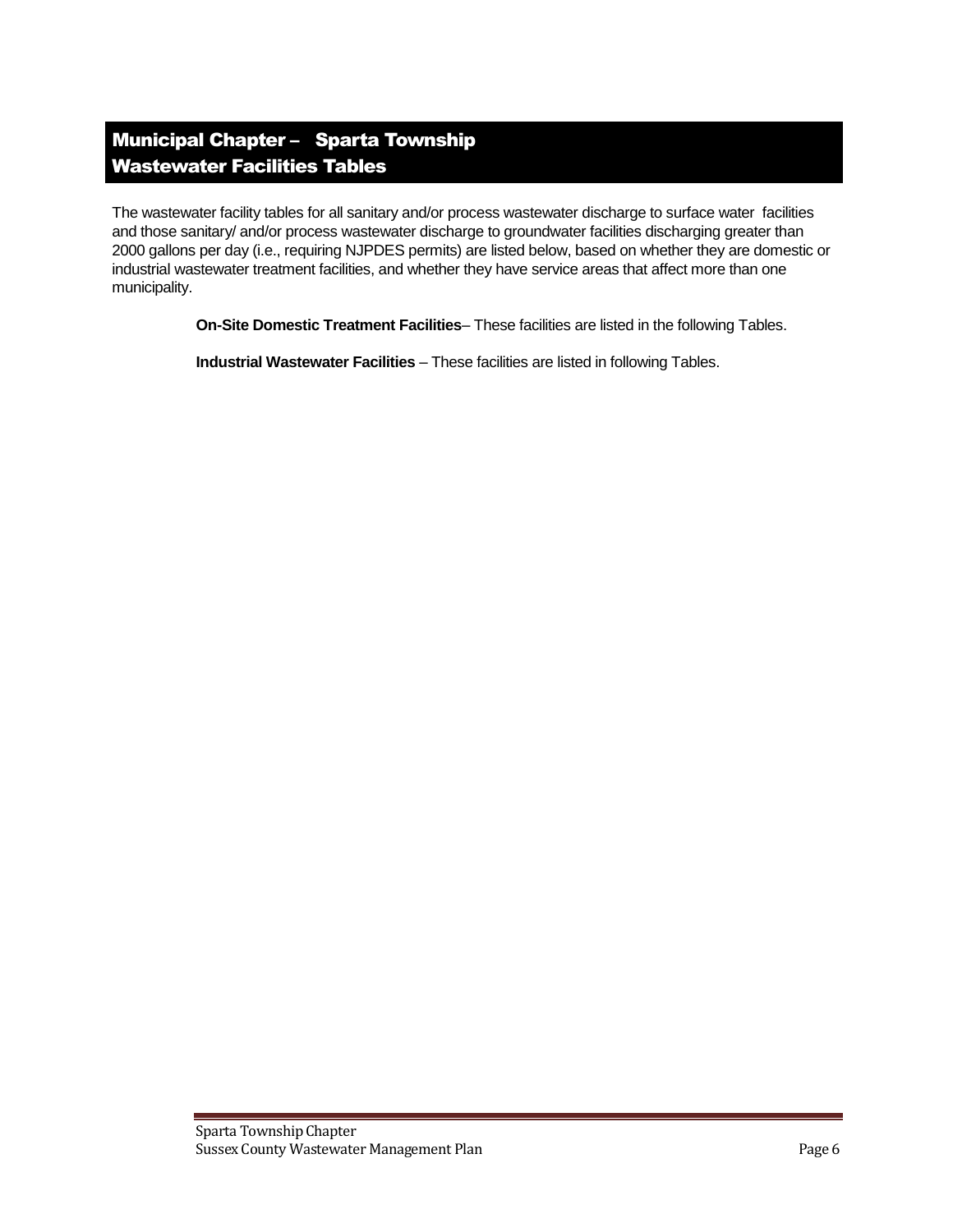## **ON-SITE DOMESTIC TREATMENT FACILITIES FACILITY NAME: ALPINE SCHOOL**

| 1. Existing or proposed facility:                                                                                              | Existing                             |                                   |  |
|--------------------------------------------------------------------------------------------------------------------------------|--------------------------------------|-----------------------------------|--|
| 2. New Jersey Pollutant Discharge Elimination<br>System Permit Number:                                                         | NJ0027065                            |                                   |  |
| 3. Discharge to ground water (DGW) or surface<br>water (DSW):                                                                  | <b>DSW</b>                           |                                   |  |
| 4. Receiving water or aquifer:                                                                                                 | <b>Tributary of Wallkill River</b>   |                                   |  |
| 5. Classification of receiving water or aquifer:                                                                               | FW2-NT                               |                                   |  |
| 6. Owner of facility:                                                                                                          | Sparta Twp. Board of Education       |                                   |  |
| 7. Operator of facility:                                                                                                       | Sparta Twp. Board of Education       |                                   |  |
| 8. Co-Permittee of facility (where applicable):                                                                                |                                      |                                   |  |
| 9. Location of facility:                                                                                                       |                                      |                                   |  |
| a. Municipality & County                                                                                                       | Sparta, Sussex County                |                                   |  |
| b. Street address                                                                                                              | 15 Andover Road                      |                                   |  |
| c. Block(s) and Lot(s)                                                                                                         |                                      |                                   |  |
| 10. Location of discharge (i.e. degrees, minutes,                                                                              | a. Longitude _74 40' 37              |                                   |  |
| seconds):                                                                                                                      | 40 01' 20 or<br>b. Latitude          |                                   |  |
|                                                                                                                                | c. State Plane Coordinates           |                                   |  |
| 11. Present permitted flow or permit condition<br>(DSW) or daily maximum (DGW):                                                | 0.025 MGD                            |                                   |  |
| *13. Summary of population served/to be served<br>including major seasonal fluctuations:                                       | Current (Year 2015)<br>Population    | <b>Build-out</b><br>Population    |  |
| <b>Total</b>                                                                                                                   |                                      | 900                               |  |
| *14. Summary of wastewater flow received/to be<br>received as a 3-day average flow for DSW or a<br>daily maximum flow for DGW: | Current (Year 2015) Flow<br>(in MGD) | <b>Build-out Flow</b><br>(in MGD) |  |
| <b>Residential flow</b>                                                                                                        | 0.015                                | 0.025                             |  |
| <b>Commercial flow</b>                                                                                                         |                                      |                                   |  |
| Industrial flow                                                                                                                |                                      |                                   |  |
| Infiltration/Inflow                                                                                                            |                                      |                                   |  |
| <b>Facility Total</b>                                                                                                          | 0.015                                | 0.025 MGD                         |  |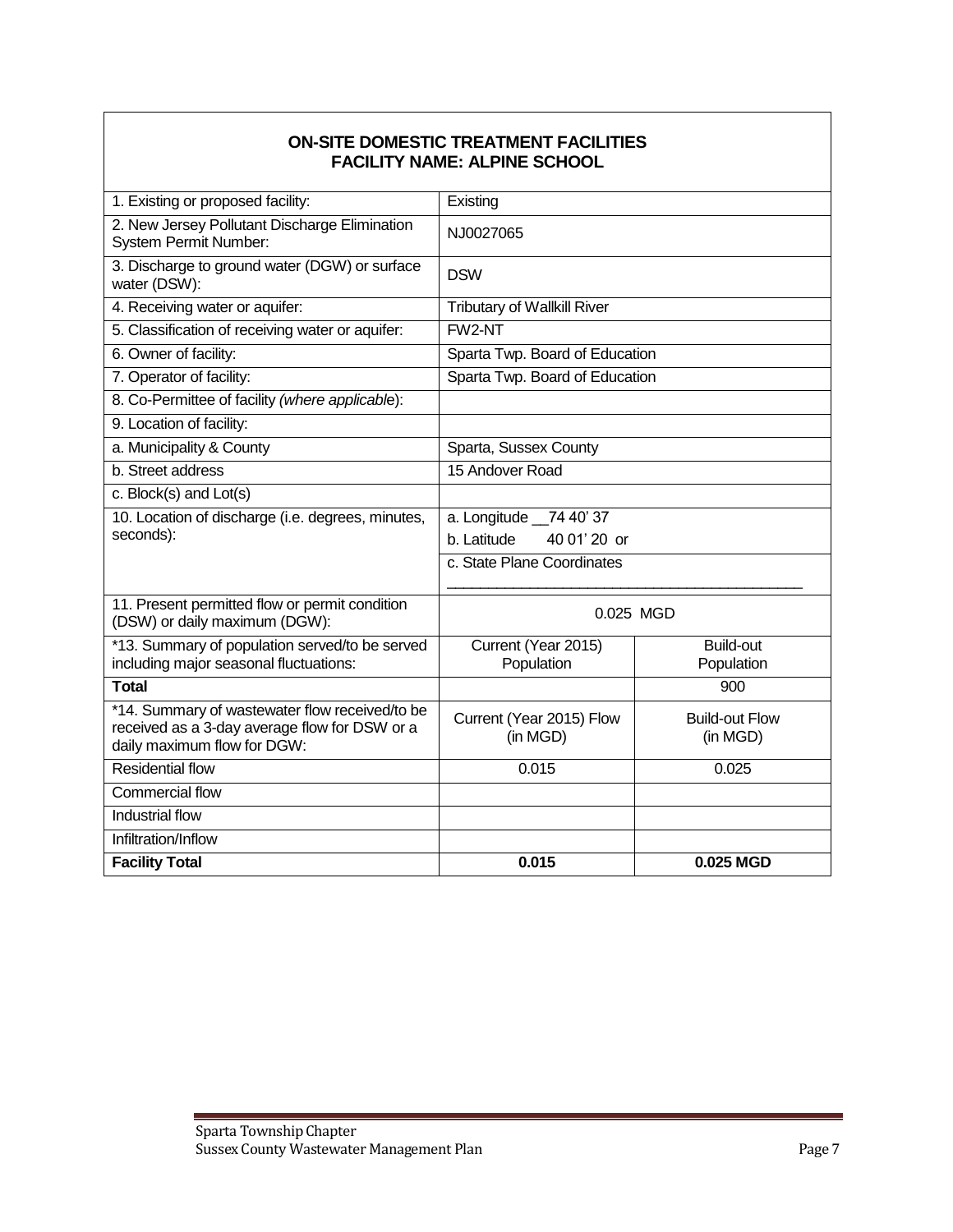## **ON-SITE DOMESTIC TREATMENT FACILITIES FACILITY NAME: POPE JOHN XXIII HIGH SCHOOL**

| 1. Existing or proposed facility:                                                                                              | Existing                             |                                   |  |
|--------------------------------------------------------------------------------------------------------------------------------|--------------------------------------|-----------------------------------|--|
| 2. New Jersey Pollutant Discharge Elimination<br><b>System Permit Number:</b>                                                  | NJ0027049                            |                                   |  |
| 3. Discharge to ground water (DGW) or surface<br>water (DSW):                                                                  | <b>DSW</b>                           |                                   |  |
| 4. Receiving water or aquifer:                                                                                                 | Tributary to Fox Hollow Lake         |                                   |  |
| 5. Classification of receiving water or aquifer:                                                                               | FW2-NT                               |                                   |  |
| 6. Owner of facility:                                                                                                          | Pope John XXIII High School          |                                   |  |
| 7. Operator of facility:                                                                                                       | Pope John XXIII High School          |                                   |  |
| 8. Co-Permittee of facility (where applicable):                                                                                |                                      |                                   |  |
| 9. Location of facility:                                                                                                       |                                      |                                   |  |
| a. Municipality & County                                                                                                       | Sparta, Sussex County                |                                   |  |
| b. Street address                                                                                                              | 28 Andover Road                      |                                   |  |
| c. Block(s) and Lot(s)                                                                                                         |                                      |                                   |  |
| 10. Location of discharge (i.e. degrees, minutes,                                                                              | a. Longitude __ 74 38' 00            |                                   |  |
| seconds):                                                                                                                      | b. Latitude<br>41 02' 10 or          |                                   |  |
|                                                                                                                                | c. State Plane Coordinates           |                                   |  |
|                                                                                                                                |                                      |                                   |  |
| 11. Present permitted flow or permit condition<br>(DSW) or daily maximum (DGW):                                                | 0.022 MGD                            |                                   |  |
| *13. Summary of population served/to be served<br>including major seasonal fluctuations:                                       | Current (Year 2015)<br>Population    | <b>Build-out</b><br>Population    |  |
| <b>Total</b>                                                                                                                   |                                      | 1,300                             |  |
| *14. Summary of wastewater flow received/to be<br>received as a 3-day average flow for DSW or a<br>daily maximum flow for DGW: | Current (Year 2015) Flow<br>(in MGD) | <b>Build-out Flow</b><br>(in MGD) |  |
| <b>Residential flow</b>                                                                                                        |                                      | 0.022                             |  |
| <b>Commercial flow</b>                                                                                                         |                                      |                                   |  |
| Industrial flow                                                                                                                |                                      |                                   |  |
| Infiltration/Inflow                                                                                                            |                                      |                                   |  |
| <b>Facility Total</b>                                                                                                          | 0.016                                | 0.022 MGD                         |  |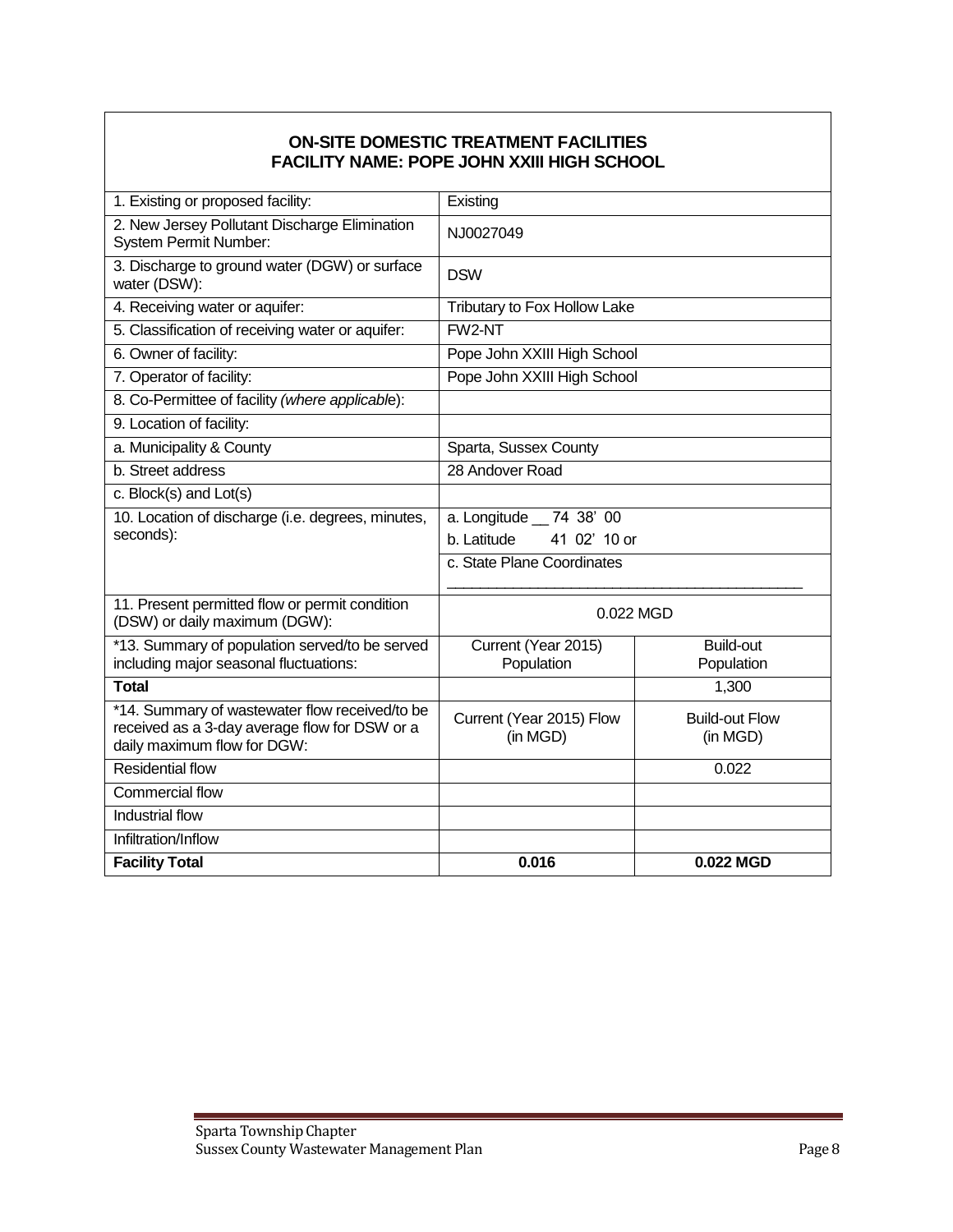## **ON-SITE DOMESTIC TREATMENT FACILITIES FACILITY NAME: MORRIS LAKE WATER TREATMENT PLANT**

| 1. Existing or proposed facility:                                                                                              | Existing                             |                                   |  |
|--------------------------------------------------------------------------------------------------------------------------------|--------------------------------------|-----------------------------------|--|
| 2. New Jersey Pollutant Discharge Elimination<br><b>System Permit Number:</b>                                                  | NJ0136603                            |                                   |  |
| 3. Discharge to ground water (DGW) or surface<br>water (DSW):                                                                  | <b>DSW</b>                           |                                   |  |
| 4. Receiving water or aquifer:                                                                                                 | <b>Morris Lake</b>                   |                                   |  |
| 5. Classification of receiving water or aquifer:                                                                               | <b>FW2-NT (C-1)</b>                  |                                   |  |
| 6. Owner of facility:                                                                                                          | Town of Newton                       |                                   |  |
| 7. Operator of facility:                                                                                                       | Town of Newton                       |                                   |  |
| 8. Co-Permittee of facility (where applicable):                                                                                |                                      |                                   |  |
| 9. Location of facility:                                                                                                       |                                      |                                   |  |
| a. Municipality & County                                                                                                       | Sparta, Sussex County                |                                   |  |
| b. Street address                                                                                                              | Morris Lake Road                     |                                   |  |
| c. Block(s) and Lot(s)                                                                                                         |                                      |                                   |  |
| 10. Location of discharge (i.e. degrees, minutes,                                                                              | a. Longitude __ 74 36' 28.8          |                                   |  |
| seconds):                                                                                                                      | b. Latitude __ 41 02' 36.5 or        |                                   |  |
|                                                                                                                                | c. State Plane Coordinates           |                                   |  |
| 11. Present permitted flow or permit condition<br>(DSW) or daily maximum (DGW):                                                | 0.2 MGD                              |                                   |  |
| *13. Summary of population served/to be served<br>including major seasonal fluctuations:                                       | Current (Year 2015)<br>Population    | <b>Build-out</b><br>Population    |  |
| <b>Total</b>                                                                                                                   |                                      |                                   |  |
| *14. Summary of wastewater flow received/to be<br>received as a 3-day average flow for DSW or a<br>daily maximum flow for DGW: | Current (Year 2015) Flow<br>(in MGD) | <b>Build-out Flow</b><br>(in MGD) |  |
| <b>Residential flow</b>                                                                                                        |                                      |                                   |  |
| Commercial flow                                                                                                                |                                      |                                   |  |
| Industrial flow                                                                                                                |                                      |                                   |  |
| Infiltration/Inflow                                                                                                            |                                      |                                   |  |
| <b>Facility Total</b>                                                                                                          |                                      | <b>0.2 MGD</b>                    |  |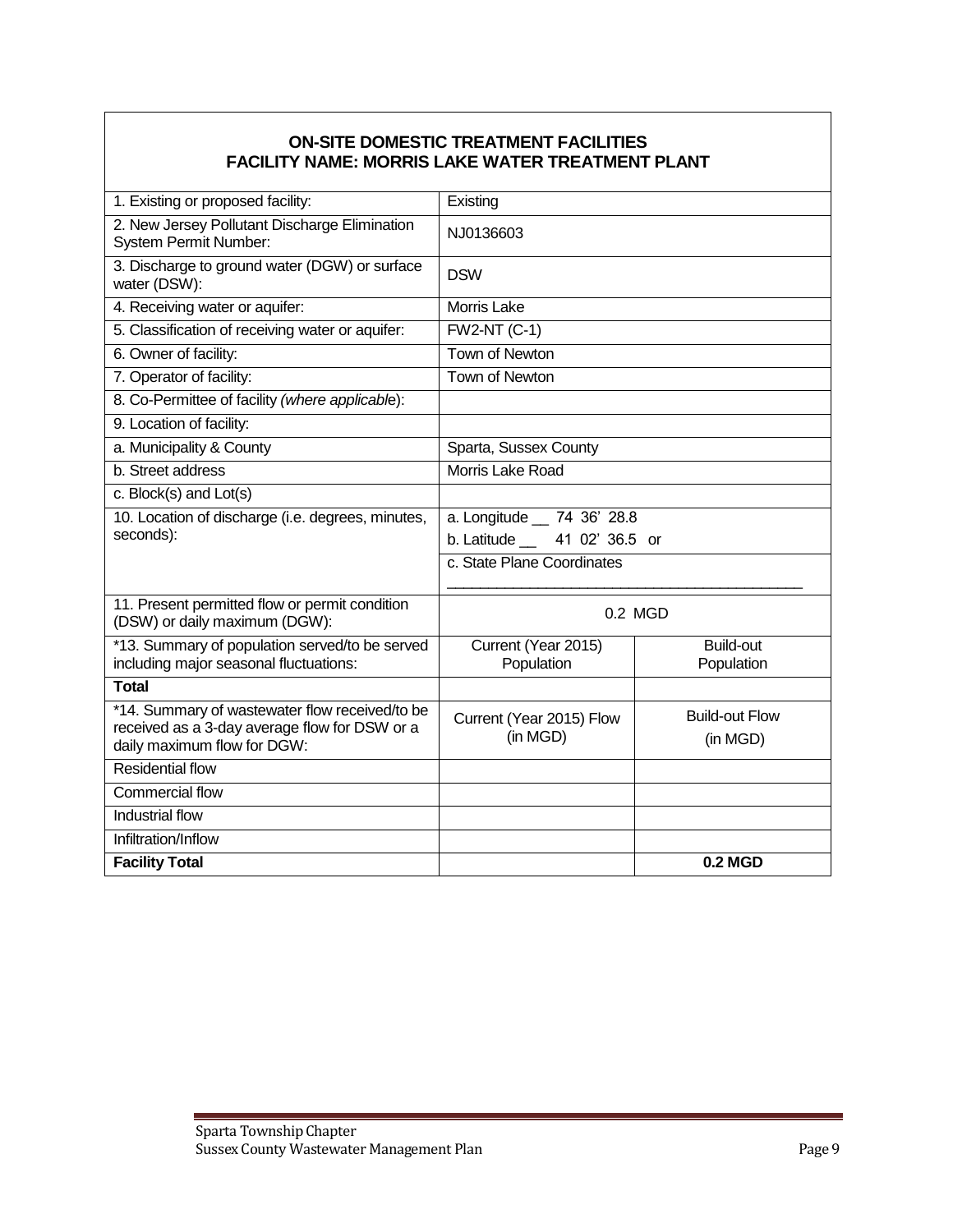## **ON-SITE DOMESTIC TREATMENT FACILITIES FACILITY NAME: WHITE DEER PLAZA STP**

| 1. Existing or proposed facility:                                                                                              | Existing                             |                                   |  |
|--------------------------------------------------------------------------------------------------------------------------------|--------------------------------------|-----------------------------------|--|
| 2. New Jersey Pollutant Discharge Elimination<br><b>System Permit Number:</b>                                                  | NJ 0027057                           |                                   |  |
| 3. Discharge to ground water (DGW) or surface<br>water (DSW):                                                                  | <b>DSW</b>                           |                                   |  |
| 4. Receiving water or aquifer:                                                                                                 | <b>Wallkill River</b>                |                                   |  |
| 5. Classification of receiving water or aquifer:                                                                               | FW2-NT                               |                                   |  |
| 6. Owner of facility:                                                                                                          | Sparta Township                      |                                   |  |
| 7. Operator of facility:                                                                                                       | Sparta Township                      |                                   |  |
| 8. Co-Permittee of facility (where applicable):                                                                                |                                      |                                   |  |
| 9. Location of facility:                                                                                                       |                                      |                                   |  |
| a. Municipality & County                                                                                                       | Sparta Township, Sussex County       |                                   |  |
| b. Street address                                                                                                              | Alder Drive and Church Lane          |                                   |  |
| c. Block(s) and Lot(s)                                                                                                         |                                      |                                   |  |
| 10. Location of discharge (i.e. degrees, minutes,                                                                              | a. Longitude 74° 38' 34"             |                                   |  |
| seconds):                                                                                                                      | b. Latitude or $40^{\circ}$ 02' 04"  |                                   |  |
|                                                                                                                                | c. State Plane Coordinates           |                                   |  |
|                                                                                                                                |                                      |                                   |  |
| 11. Present permitted flow or permit condition<br>(DSW) or daily maximum (DGW):                                                | 0.050 MGD                            |                                   |  |
| *13. Summary of population served/to be served                                                                                 | Current (Year 2015)                  | <b>Build-out</b>                  |  |
| including major seasonal fluctuations:                                                                                         | Population                           | Population                        |  |
| <b>Total</b>                                                                                                                   |                                      |                                   |  |
| *14. Summary of wastewater flow received/to be<br>received as a 3-day average flow for DSW or a<br>daily maximum flow for DGW: | Current (Year 2015) Flow<br>(in MGD) | <b>Build-out Flow</b><br>(in MGD) |  |
| <b>Residential flow</b>                                                                                                        |                                      |                                   |  |
| Commercial flow                                                                                                                |                                      |                                   |  |
| Industrial flow                                                                                                                |                                      |                                   |  |
| Infiltration/Inflow                                                                                                            |                                      |                                   |  |
| <b>Facility Total</b>                                                                                                          | 0.038 MGD                            | 0.050 MGD                         |  |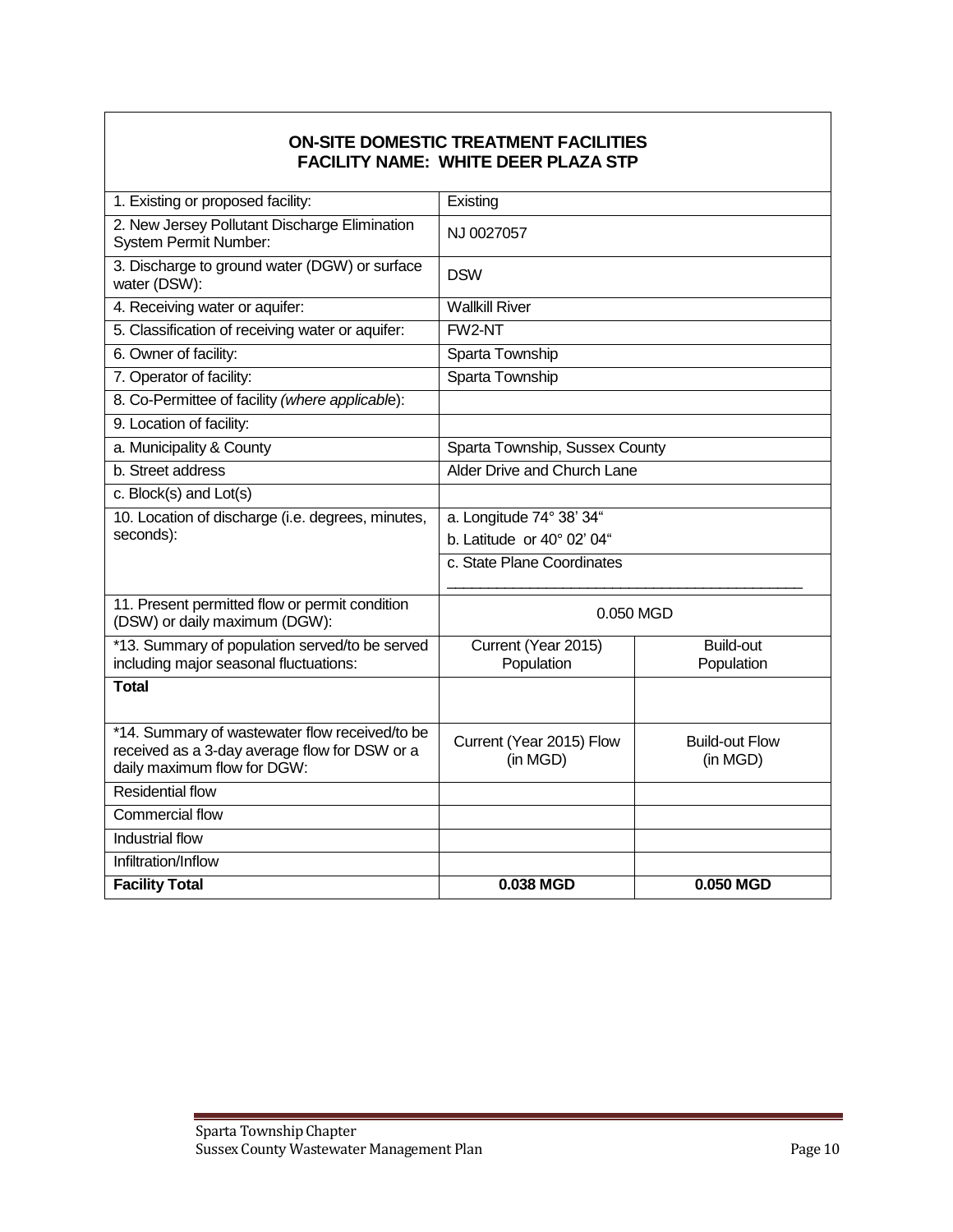## **ON-SITE DOMESTIC TREATMENT FACILITIES FACILITY NAME: SUSSEX COUNTY TECHNICAL SCHOOL WTP**

| 1. Existing or proposed facility:                                                                                              | Existing                              |                                   |  |
|--------------------------------------------------------------------------------------------------------------------------------|---------------------------------------|-----------------------------------|--|
| 2. New Jersey Pollutant Discharge Elimination<br><b>System Permit Number:</b>                                                  | NJ0050806                             |                                   |  |
| 3. Discharge to ground water (DGW) or surface<br>water (DSW):                                                                  | <b>DGW</b>                            |                                   |  |
| 4. Receiving water or aquifer:                                                                                                 | <b>Germany Flats Aquifer</b>          |                                   |  |
| 5. Classification of receiving water or aquifer:                                                                               |                                       |                                   |  |
| 6. Owner of facility:                                                                                                          | <b>Sussex County Technical School</b> |                                   |  |
| 7. Operator of facility:                                                                                                       | <b>Sussex County Technical School</b> |                                   |  |
| 8. Co-Permittee of facility (where applicable):                                                                                |                                       |                                   |  |
| 9. Location of facility:                                                                                                       |                                       |                                   |  |
| a. Municipality & County                                                                                                       | Sparta Township, Sussex County        |                                   |  |
| b. Street address                                                                                                              | 105 North Church Road                 |                                   |  |
| c. Block(s) and Lot(s)                                                                                                         |                                       |                                   |  |
| 10. Location of discharge (i.e. degrees, minutes,                                                                              | a. Longitude 74° 39' 18"              |                                   |  |
| seconds):                                                                                                                      | b. Latitude 40° 05' 37" or            |                                   |  |
|                                                                                                                                | c. State Plane Coordinates            |                                   |  |
| 11. Present permitted flow or permit condition<br>(DSW) or daily maximum (DGW):                                                | 0.018 MGD                             |                                   |  |
| *13. Summary of population served/to be served<br>including major seasonal fluctuations:                                       | Current (Year 2015)<br>Population     | <b>Build-out</b><br>Population    |  |
| <b>Total</b>                                                                                                                   |                                       | 1,800 students                    |  |
| *14. Summary of wastewater flow received/to be<br>received as a 3-day average flow for DSW or a<br>daily maximum flow for DGW: | Current (Year 2015) Flow<br>(in MGD)  | <b>Build-out Flow</b><br>(in MGD) |  |
| <b>Residential flow</b>                                                                                                        |                                       | 0.018                             |  |
| Commercial flow                                                                                                                |                                       |                                   |  |
| Industrial flow                                                                                                                |                                       |                                   |  |
| Infiltration/Inflow                                                                                                            |                                       |                                   |  |
| <b>Facility Total</b>                                                                                                          |                                       | 0.018 MGD                         |  |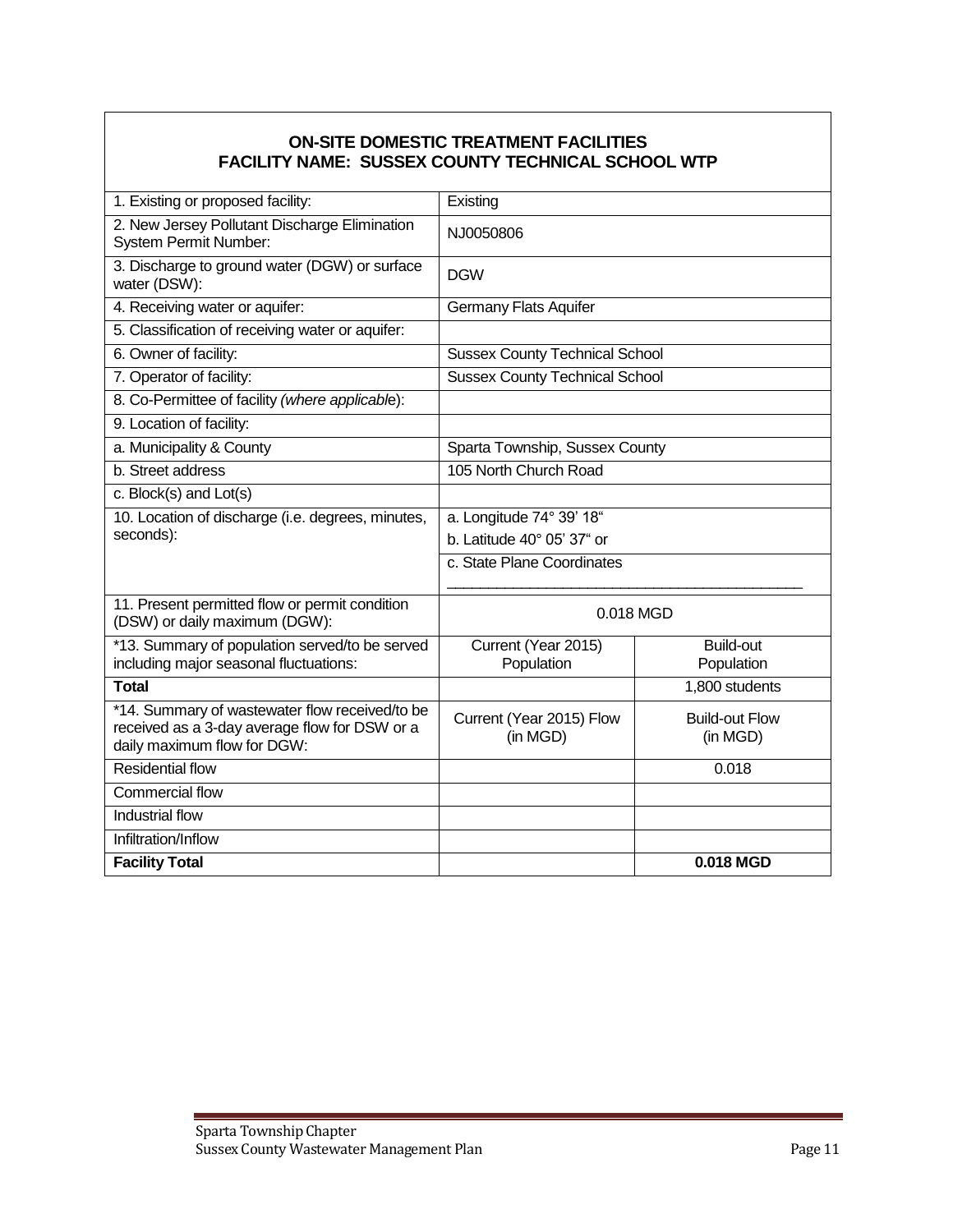## **ON-SITE DOMESTIC TREATMENT FACILITIES FACILITY NAME: BLUE HERON SENIOR HOUSING**

| 1. Existing or proposed facility:                                                                                              | Proposed                                |                                   |  |
|--------------------------------------------------------------------------------------------------------------------------------|-----------------------------------------|-----------------------------------|--|
| 2. New Jersey Pollutant Discharge Elimination<br><b>System Permit Number:</b>                                                  | NJ0077127                               |                                   |  |
| 3. Discharge to ground water (DGW) or surface<br>water (DSW):                                                                  | <b>DGW</b>                              |                                   |  |
| 4. Receiving water or aquifer:                                                                                                 | Precambrian gneiss                      |                                   |  |
| 5. Classification of receiving water or aquifer:                                                                               | $GW-2$                                  |                                   |  |
| 6. Owner of facility:                                                                                                          | <b>Glendon Development Corporation</b>  |                                   |  |
| 7. Operator of facility:                                                                                                       | To Be Determined                        |                                   |  |
| 8. Co-Permittee of facility (where applicable):                                                                                |                                         |                                   |  |
| 9. Location of facility:                                                                                                       |                                         |                                   |  |
| a. Municipality & County                                                                                                       | Sparta Township, Sussex County          |                                   |  |
| b. Street address                                                                                                              | 86 Blue Heron Road                      |                                   |  |
| c. Block(s) and Lot(s)                                                                                                         | Block 37001 Lot 1                       |                                   |  |
|                                                                                                                                | (Former tax lot number Block 6 Lot 127) |                                   |  |
| 10. Location of discharge (i.e. degrees, minutes,                                                                              | a. Longitude 74° 36' 50"                |                                   |  |
| seconds):                                                                                                                      | b. Latitude 41° 01' 02" or              |                                   |  |
|                                                                                                                                | c. State Plane Coordinates              |                                   |  |
| 11. Present permitted flow or permit condition<br>(DSW) or daily maximum (DGW):                                                | 0.026 MGD                               |                                   |  |
| *13. Summary of population served/to be served<br>including major seasonal fluctuations:                                       | Current (Year 2015)<br>Population       | <b>Build-out</b><br>Population    |  |
| <b>Total</b>                                                                                                                   |                                         | 266 senior housing units          |  |
| *14. Summary of wastewater flow received/to be<br>received as a 3-day average flow for DSW or a<br>daily maximum flow for DGW: | Current (Year 2015) Flow<br>(in MGD)    | <b>Build-out Flow</b><br>(in MGD) |  |
| <b>Residential flow</b>                                                                                                        |                                         | 0.0213                            |  |
| Commercial flow                                                                                                                |                                         | 0.0047                            |  |
| Industrial flow                                                                                                                |                                         |                                   |  |
| Infiltration/Inflow                                                                                                            |                                         |                                   |  |
| <b>Facility Total</b>                                                                                                          | $\bf{0}$                                | 0.026 MGD                         |  |